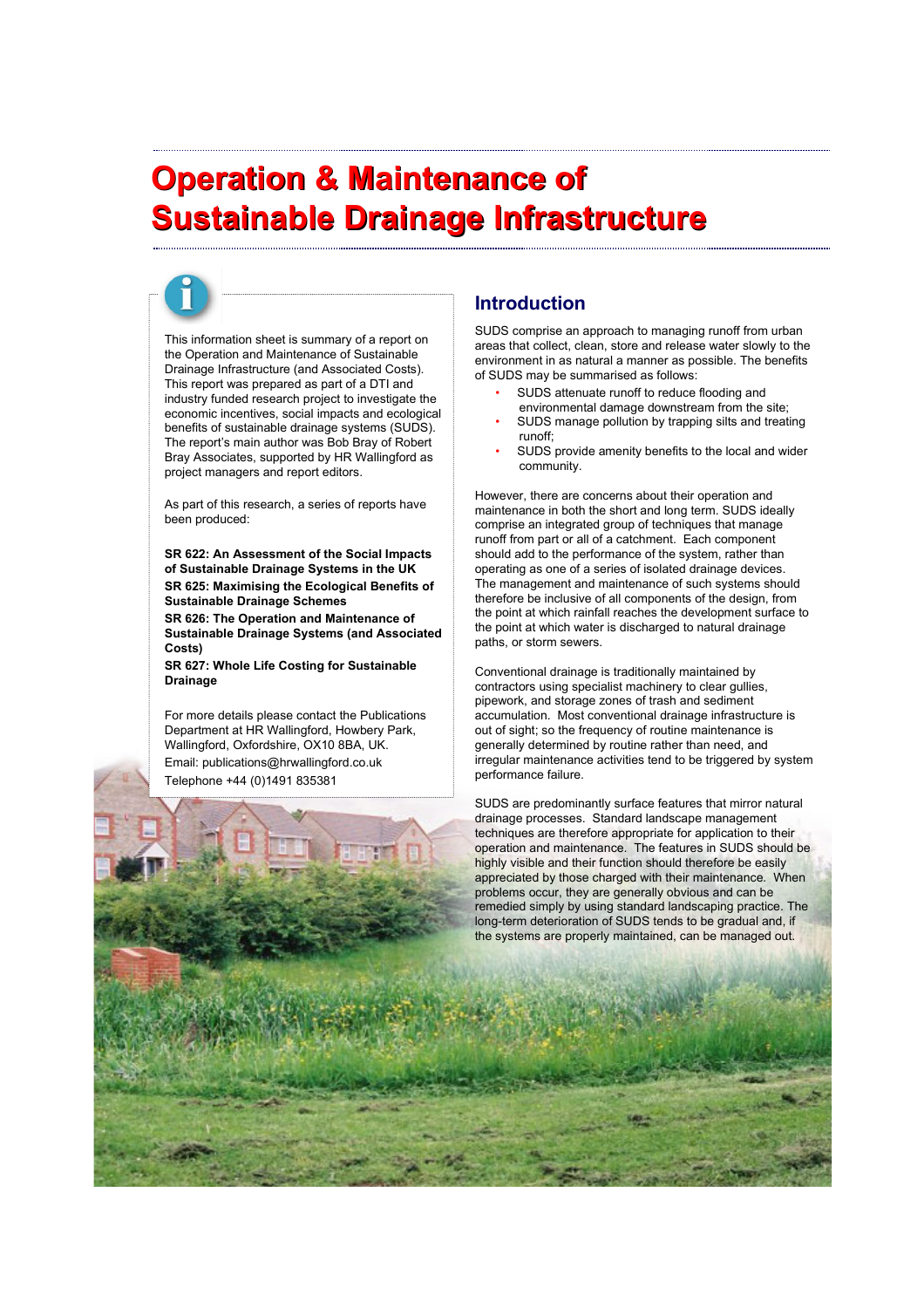## **Whole Life Design Principles Whole Life Design Principles**

One of the advantages of SUDS is that they are robust and easy to maintain. However, the effectiveness and ease of their long-term management will be dependent to a certain extent on their initial design characteristics.

Considerations that affect the design of SUDS structures, methods and components should include:

- The drainage and water quality functions they are required to perform;
- The maintenance required to ensure they continue to work as intended;
- An assessment of the future repair or replacement requirements.

# **Whole Life Design & Maintenance Whole Life Design & Maintenance**

#### **Quantity Drivers**

Design and management of attenuation structures needs to consider all of the following issues to ensure that risks to performance are minimised:

- Hydraulic design objectives of the scheme;
- Silt and vegetation accumulation processes;
- Amenity objectives;
- Ecological benefits;

• Health and safety issues, e.g.effective inlet and outlet structures that are easy to maintain.

The use of the 'management train' with open silt interceptors and discreet forebays for regular silt removal should be employed, together with early interception of inorganic silt.

#### **Quality Drivers**

A common criticism of conventional drainage is that gullies, silt traps and petrol interceptors are not maintained to an acceptable standard, and as a result contribute to pollution offsite that others are then required to manage. This situation arises in part because the structures are out of sight, but also because the consequence of failure does not have an immediate impact on the site generating the runoff.

#### **Quality Drivers (continued)**

The integration of SUDS within the development area means that water quality problems can have a rapid and significant impact on public perception and amenity functions. Appropriate silt collection and pollution control mechanisms in SUDS design can minimise these pollution risks, providing they function effectively at all times.



However, regular monitoring is required to ensure that risks to water quality can be spotted early, and acted on, avoiding system failure.

#### **Amenity Drivers**

Unlike conventional drainage, SUDS are surface features generally charged with providing amenity benefits. This requirement drives the need for a level of operation and maintenance that ensures public acceptability in terms of visual aesthetics, as well as retaining the required technical performance standards.

# **Whole Life Design Criteria Whole Life Design Criteria**

The full report provides tables for the complete range of SUDS components highlighting design issues that are likely to influence their long-term performance, and that may impact on the feasibility of important operation and maintenance activities. These do not provide a comprehensive list of design criteria and objectives, but do highlight important considerations for the planning of any system.

The report also discusses whole life design criteria for associated features and structures that service the main control methods. These include inlets, outlets, storage structures, silt traps, flow control devices, headwalls, low flow channels, and overland flood routes. The table below shows an example for filter strips and swales.

| Component            | <b>Function</b>                                                                                                                                           | <b>Design Criteria</b>                                                                                                                                                                                                                                                                                                                                | <b>Comments</b>                                                                                                                                                                                                                                                                                                                     |
|----------------------|-----------------------------------------------------------------------------------------------------------------------------------------------------------|-------------------------------------------------------------------------------------------------------------------------------------------------------------------------------------------------------------------------------------------------------------------------------------------------------------------------------------------------------|-------------------------------------------------------------------------------------------------------------------------------------------------------------------------------------------------------------------------------------------------------------------------------------------------------------------------------------|
| <b>Filter Strips</b> | To transport runoff<br>via vegetated<br>surfaces that trap silt<br>& pollutants<br><b>Usually located</b><br>upstream of storage<br>or infiltration areas | • Well-maintained grass or other vegetation able to<br>trap pollutants<br>• A gently sloping site to ensure an even distribution of<br>overland flow<br>• An even fall across the filter strip to minimise the<br>possibility of erosion & gullying occurring<br>• A flush edge to the impervious hard surface collector                              | • Use of a gravel strip along the edge of<br>the pavement is recommended to arrest<br>& distribute flow evenly across the length<br>of the filter strip                                                                                                                                                                             |
| <b>Swales</b>        | To store & convey<br>surface water via<br>linear grassed areas<br>(can allow<br>infiltration)                                                             | • Infiltration areas to retain runoff<br>• Stilling areas to arrest or redirect flows<br>• Inlet/inflow structures that ensure sheet flow in the<br>swale<br>• Check dams & erosion control to maintain falls below<br>1 in 50 & prevent gullying<br>• Outlet/outfall structures that facilitate long-term<br>maintenance & are resistant to blockage | The use of coir blanket should be<br>specified to ensure erosion does not<br>take place during the early stages of<br>grass growth<br>If the swale is likely to be water logged<br>for serveral months in the year, this may<br>prevent regular mowing, particularly<br>during winter & may encourage a<br>wetland flora to develop |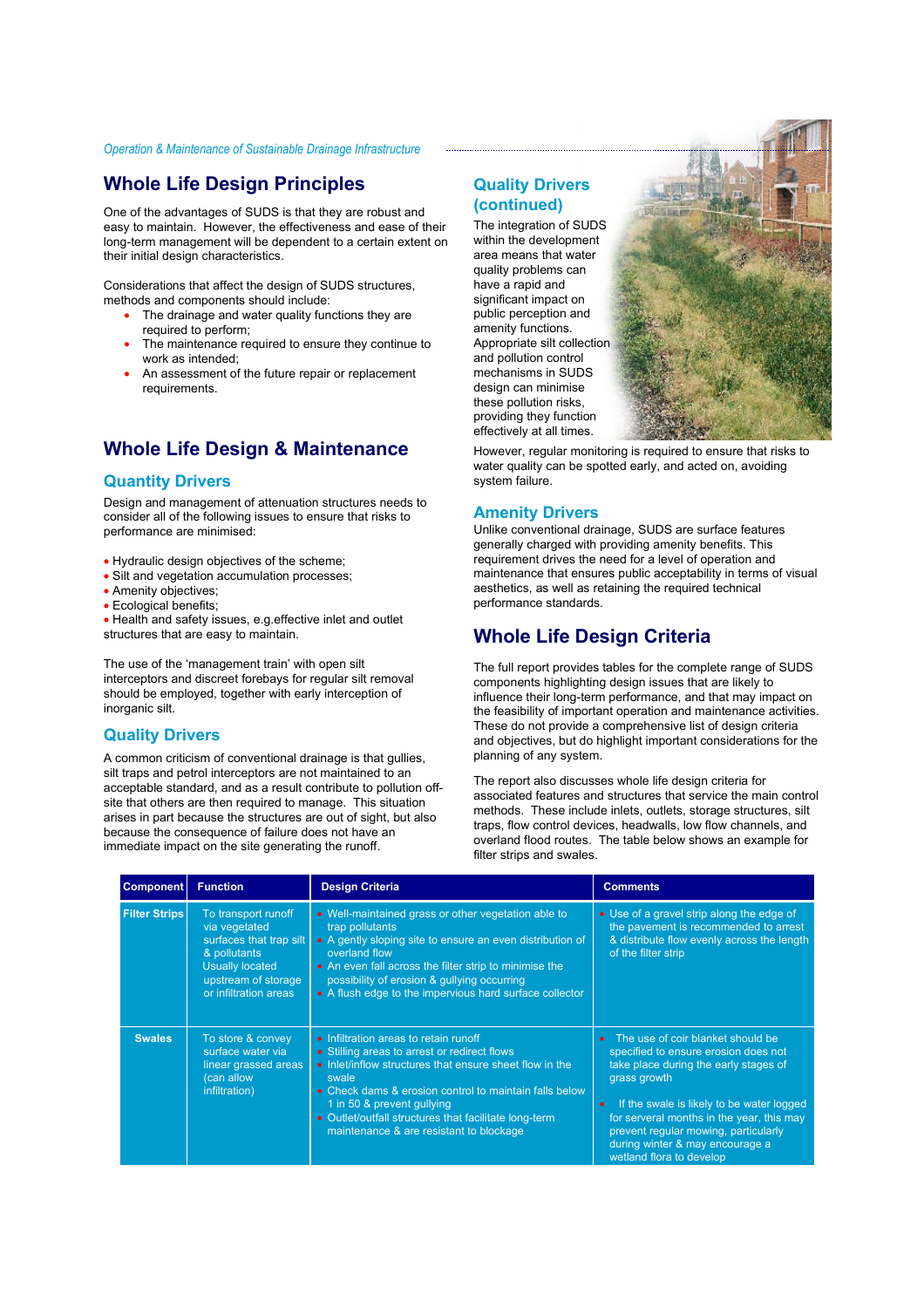### **Principles & Practice of Landscape Maintenance Principles & Practice of Landscape Maintenance**

therefore that landscape maintenance practice is applied to their management. An advantage of using site managers and landscape contractors to maintain SUDS is that they are likely to have an intimate knowledge of the development and already A key feature of SUDS is their integration within the local landscape and their amenity contribution, and it is appropriate visit the site on a regular basis to undertake routine care such as grass cutting, sweeping and litter picking. This attendance should ensure regular monitoring of the drainage system, a rapid response to maintenance needs, and a feeling of ownership of the SUDS features.

................................

The principles of landscape maintenance have been established for some time and designers of SUDS have an opportunity to use existing management techniques to develop management plans and maintenance contracts. For large complex sites, the following landscape maintenance procedures are usually applied. These can be simplified for smaller development areas:

- **Management Plan** describing the management objectives for a site over time, and the management strategies that will be employed to both realise these objectives and reconcile any potential conflicts that may arise.
- **Specification** detailing the conditions under which the work will be done, the materials to be used and the standard of work required.
- **Schedule of Work** itemising the tasks to be undertaken and the frequency at which they will be performed.

### **Maintenance Requirements of Sustainable Drainage Components**

The full report contains detailed maintenance specifications for each component, for use in designing and implementing a SUDS management plan. An example summary table is shown below for filter strips and swales.

| <b>Component</b>                 | <b>Regular Maintenance</b><br><b>Activities</b>                                          | <b>Occasional Maintenance</b>                                                                                                                                                                                                                                                                                                                                                                                                                                                                                                                                                                                                                                                                                                               | <b>Remedial Maintenance</b>                                                                                                                                                                                                                                                                                                                                                                                                                                                                                                                                                                                                                                                                                                                                                                              | <b>Monitoring</b>                                                                                                                                                                                                                                                                                                                                                                                                                                                                                                                                                                                                                                                                                                                                            |
|----------------------------------|------------------------------------------------------------------------------------------|---------------------------------------------------------------------------------------------------------------------------------------------------------------------------------------------------------------------------------------------------------------------------------------------------------------------------------------------------------------------------------------------------------------------------------------------------------------------------------------------------------------------------------------------------------------------------------------------------------------------------------------------------------------------------------------------------------------------------------------------|----------------------------------------------------------------------------------------------------------------------------------------------------------------------------------------------------------------------------------------------------------------------------------------------------------------------------------------------------------------------------------------------------------------------------------------------------------------------------------------------------------------------------------------------------------------------------------------------------------------------------------------------------------------------------------------------------------------------------------------------------------------------------------------------------------|--------------------------------------------------------------------------------------------------------------------------------------------------------------------------------------------------------------------------------------------------------------------------------------------------------------------------------------------------------------------------------------------------------------------------------------------------------------------------------------------------------------------------------------------------------------------------------------------------------------------------------------------------------------------------------------------------------------------------------------------------------------|
| <b>Filter Strips</b><br>& Swales | • Regular grass cutting<br>• Litter removal<br>• Inlet & outlet cleaning<br>(if present) | • Periodic removal of excess silt<br>• In the event of reduced<br>permeability (infiltration swales<br>only), a number of techniques<br>can be used to open the surface<br>to encourage infiltration:<br>- Scarifying to remove 'thatch';<br>- Aeration equipment to encourage<br>water percolation;<br>- Chisel or slitting tines, solid tines<br>(spikes), hollow tines, and<br>vibratory tines;<br>- Remove and replace grass and<br>top soil (last resort).<br>• If silt accumulation is a problem:<br>- Remove (reuse or compost) turf<br>- Remove accumulated silt<br>(subject to toxicity test) and land<br>apply or dispose of to tip<br>- Cultivate remaining topsoil to<br>levels<br>- Reuse or re-turf area to agreed<br>levels. | The following items can often be managed<br>out through good design. Where they are<br>found to be necessary, this is likely due<br>to site-specific characteristics or<br>unforeseen events, and as such their<br>frequency is difficult to predict:<br>• Reinstatement of edgings to hard<br>surfaces<br>• Repair or relocation of damaged barriers<br>• Reinstatement of levels & turf due to<br>erosion by rills or gullies<br>• Lifting turf, disposal of silt accumulation &<br>reinstatement with new re-cycled topsoil<br>& turf<br>• Realignment of rip-rap or other erosion<br>controls<br>• Repair/rehabilitation of inlets, outlets &<br>overflows<br>• System rehabilitation following high silt<br>loads discharged during a single event<br>(see procedure in occasional<br>maintenance). | • Regular inspections should be<br>undertaken, particularly during<br>the vegetation establishment<br>period & after significant storm<br>events to:<br>- identify areas of erosion,<br>scour or gullies<br>- identify locations of silt<br>deposits<br>- determine the health of<br>the vegetation & soil<br>- identify areas of<br>excessive waterlogging<br>or other damage<br>• Filter strips and swales<br>accumulate silt naturally due to<br>their primary position in the<br>SUDS 'management train'<br>sequence. The accumulation of<br>silt occurs slowly, unless there is<br>an unforeseen incident or badly<br>managed construction site<br>• In the event that swales develop<br>a 'wet' swale character, then<br>manage as wetland vegetation. |